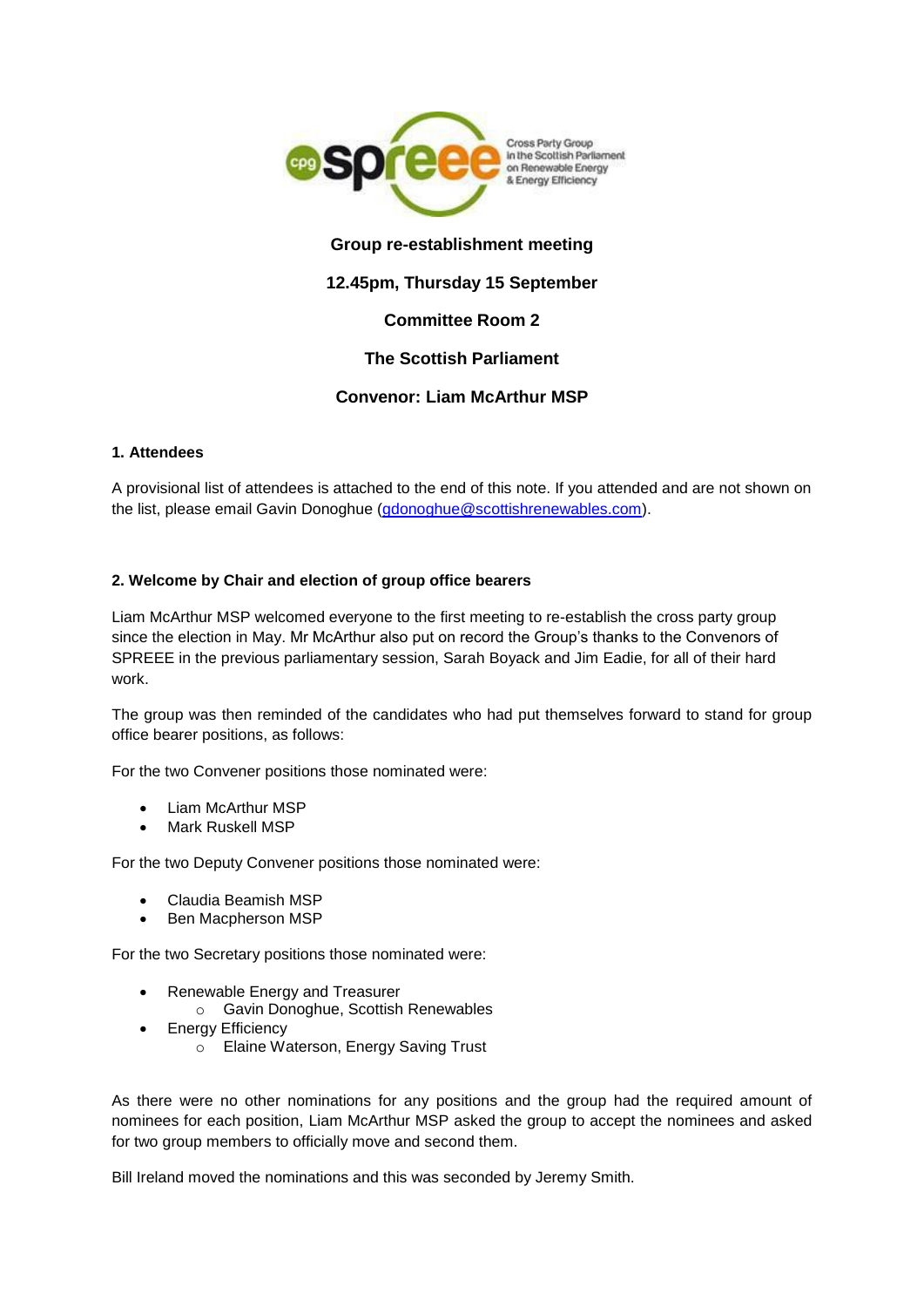### **3. Discussion of Future Business**

Liam McArthur MSP then set out ideas the secretariat had already received for topics of future sessions and asked for any further suggested topics from the floor.

Ideas submitted in advance by group members were as follows:

- Electric Vehicles
- 'Band C by 2025'
- Energy Storage
- Hydrogen fuel cells
- Macro-economic impact of energy policy, including energy efficiency.
- Scottish Government's Energy strategy
- Update on SEEP
- Unconventional Gas Extraction
- Orkney Surf 'n' Turf and BIG HIT hydrogen projects
- Hydrogen Office development of 'local energy system' approach
- The H21 Leeds City Gate
- Role of Local Authorities
- Brexit
- Spotlight on a certain area, similar to previous Orkney session

Ideas suggested from the floor were as follows:

- John McKinney suggested a session looking at the Scottish housing condition survey
- Mark Ruskell MSP proposed looking at non-traditional business models, such as Energy Service Companies and community energy projects
- Neil Philips suggested looking at solar in Scotland
- Tariq Muneer advocated for a session on electric vehicles
- Bill Rodger put forward the idea of a session on hydrogen fuel cells and their application for Electric Vehicles and looking at the H21 Leeds City Gate project. He also suggested looking at wind and solar.
- Maree Todd MSP suggested a session on how to use energy more locally due to grid constraints.
- Enrique Troncoso proposed a session on the Orkney Surf 'n' Turf project
- Helen Melone suggested a session on fuel poverty
- Patrick Harvie MSP advocated for a session on energy efficiency as a national infrastructure priority and asked to tie this into the upcoming Budget.
- Liam McArthur MSP suggested the next session on 17 November could be on energy efficiency as a national infrastructure priority and Fiona Riddoch suggested it would be useful to include macro-economic work within this session.
- Jeremy Smith suggested a session on the Scottish Government's upcoming energy strategy in February 2017
- Bill Rodger suggested any session on Brexit should be tied to the UK's timetable for leaving the EU and that would depend on negotiations.
- Mark Ruskell MSP suggested a session on local energy strategy in May 2017.
- Robin Parker suggested a future session on including District Heating in the upcoming Warm Homes Bill

### **4. Presentation**

Due to unforeseen circumstances, the proposed speaker from National Grid, Alice Etheridge, was unable to attend and present on National Grid's Future Energy Scenarios work.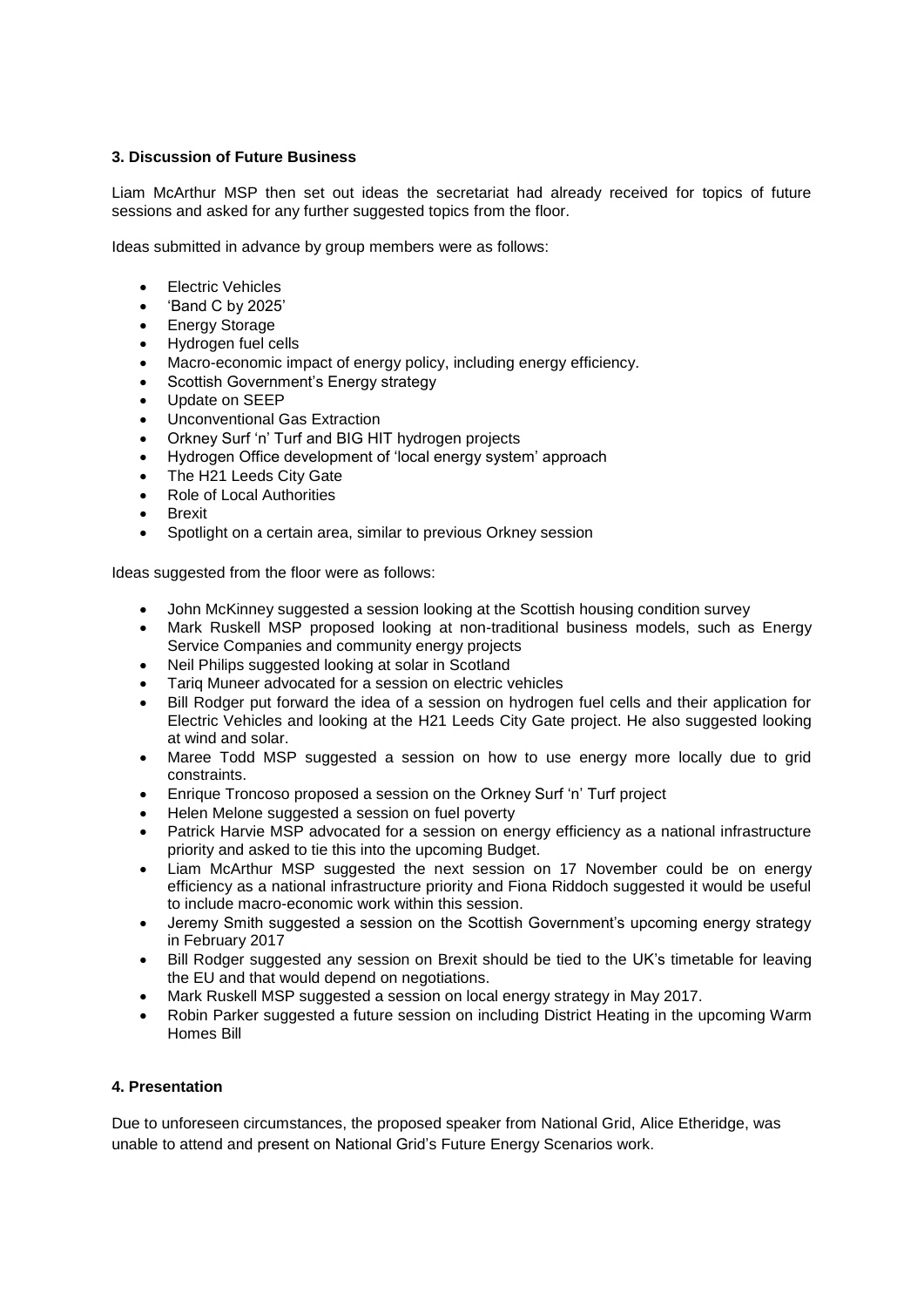Abigail Jones, National Grid, passed on Alice's apologies and invited group members to attend a stakeholder workshop on the Future Energy Scenarios in Edinburgh on 3 October.

Group members can download a copy of the Future Energy Scenarios document [here.](http://fes.nationalgrid.com/fes-document/)

# **5. AOB**

Liam McArthur MSP reminded the group that the next meeting would be held at 12:45pm on Thursday 17 November in Committee Room 2 of the Scottish Parliament.

### **6. Attendees**

| <b>FIRST</b><br><b>NAME</b> | <b>LAST NAME</b>   |
|-----------------------------|--------------------|
| Claire                      | Addison            |
| Anthony                     | <b>Brunton</b>     |
| Neil                        | Phillips           |
| Lorna                       | Ross               |
| Will                        | Sutton             |
| Shemaiah                    | Weekes             |
| Abhishek                    | Agarwal            |
| Alex                        | Anderson           |
| Claudia                     | <b>Beamish MSP</b> |
| John                        | <b>Birchmore</b>   |
| Patricia                    | Boyle              |
| Ewen                        | Cairns             |
| Colin                       | Campbell           |
| Katy                        | Dickson            |
| Gavin                       | Donoghue           |
| Scott                       | Duncan             |
| Hew                         | Edgar              |
| Hew                         | Edgar              |
| Karen                       | Freel              |
| Patrick                     | Harvie MSP         |
| Nigel                       | Holmes             |
| Nigel                       | Holmes             |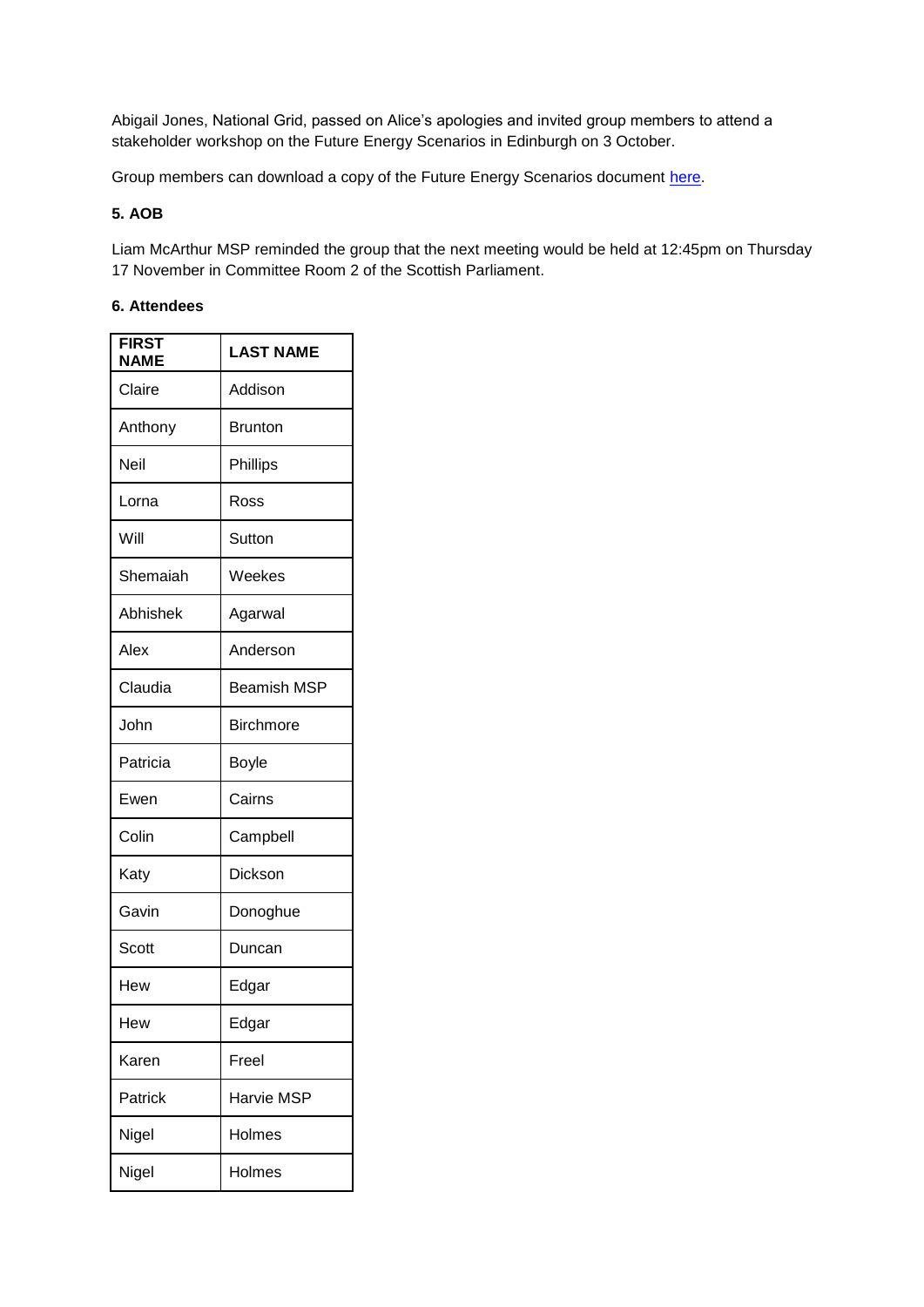| Donald          | Inch                     |
|-----------------|--------------------------|
| Bill            | Ireland                  |
| Abby            | Jones                    |
| Andy            | Kerr                     |
| Les             | King                     |
| Richard         | Leslie                   |
| Fabrice         | Leveque                  |
| Ben             | Macpherson<br><b>MSP</b> |
| Liam            | <b>McArthur MSP</b>      |
| John            | <b>McKinney</b>          |
| Sam             | McMillan                 |
| Emma            | Megaughin                |
| Ross            | Milligan                 |
| <b>Beatrice</b> | Morrice                  |
| Alexa           | Morrison                 |
| David           | Moyes                    |
| Helen           | Melone                   |
| Paul            | Mullan                   |
| Tariq           | Muneer                   |
| Joan            | Pisanek                  |
| Andrew          | Pope                     |
| Gemma           | Richardson               |
| Fiona           | Riddoch                  |
| Pete            | Roche                    |
| Bill            | Rodger                   |
| Mark            | <b>Ruskell MSP</b>       |
| James           | Salmon                   |
| Nik             | Scott-Grey               |
| Thom            | Simmons                  |